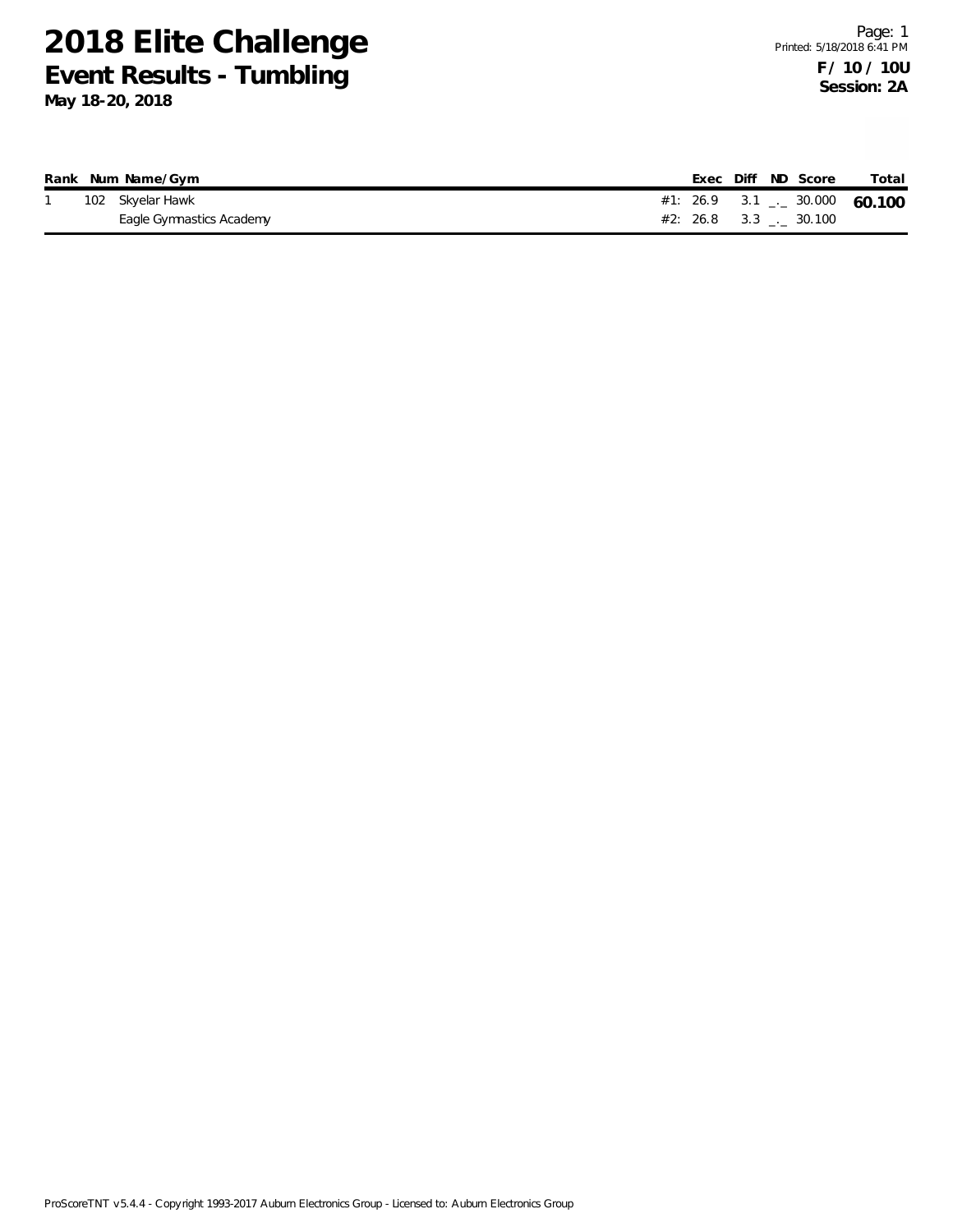|     | Rank Num Name/Gym       |  |  | Exec Diff ND Score           | Total                                      |
|-----|-------------------------|--|--|------------------------------|--------------------------------------------|
|     | 103 Skyla Johnson       |  |  |                              | #1: 26.5 3.2 $\frac{1}{2}$ 29.700 59.000   |
|     | All American Gymnastics |  |  | $\#2$ : 25.9 3.4 . 29.300    |                                            |
| 259 | Reese Nichols           |  |  |                              | #1: 23.0  1.8 $\frac{1}{2}$ 24.800  45.900 |
|     | Kris Power Tumbling     |  |  | $\#2$ : 25.0 2.1 -6.0 21.100 |                                            |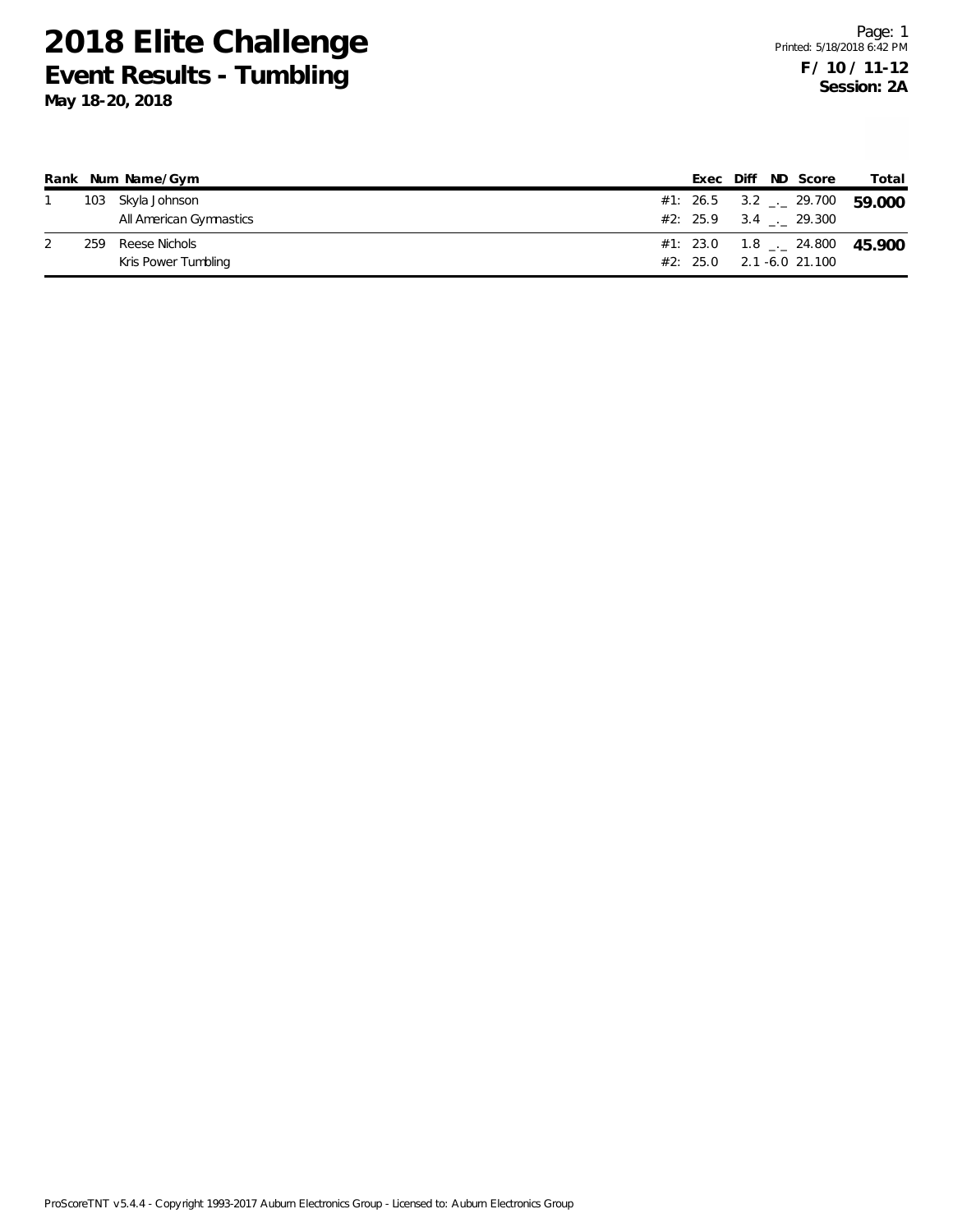|     | Rank Num Name/Gym           |  |  | Exec Diff ND Score                   | Total                                    |
|-----|-----------------------------|--|--|--------------------------------------|------------------------------------------|
| 258 | Micah Miner                 |  |  |                                      | #1: 25.2 3.8 $\frac{1}{2}$ 29.000 59.300 |
|     | Kris Power Tumbling         |  |  | $\#2: 27.0 \qquad 3.3 \qquad 30.300$ |                                          |
| 289 | Xavier Harper               |  |  |                                      | #1: 23.0 3.3 $-26.300$ 54.900            |
|     | Premier Athletics Knoxville |  |  | $#2: 24.8$ 3.8 . 28.600              |                                          |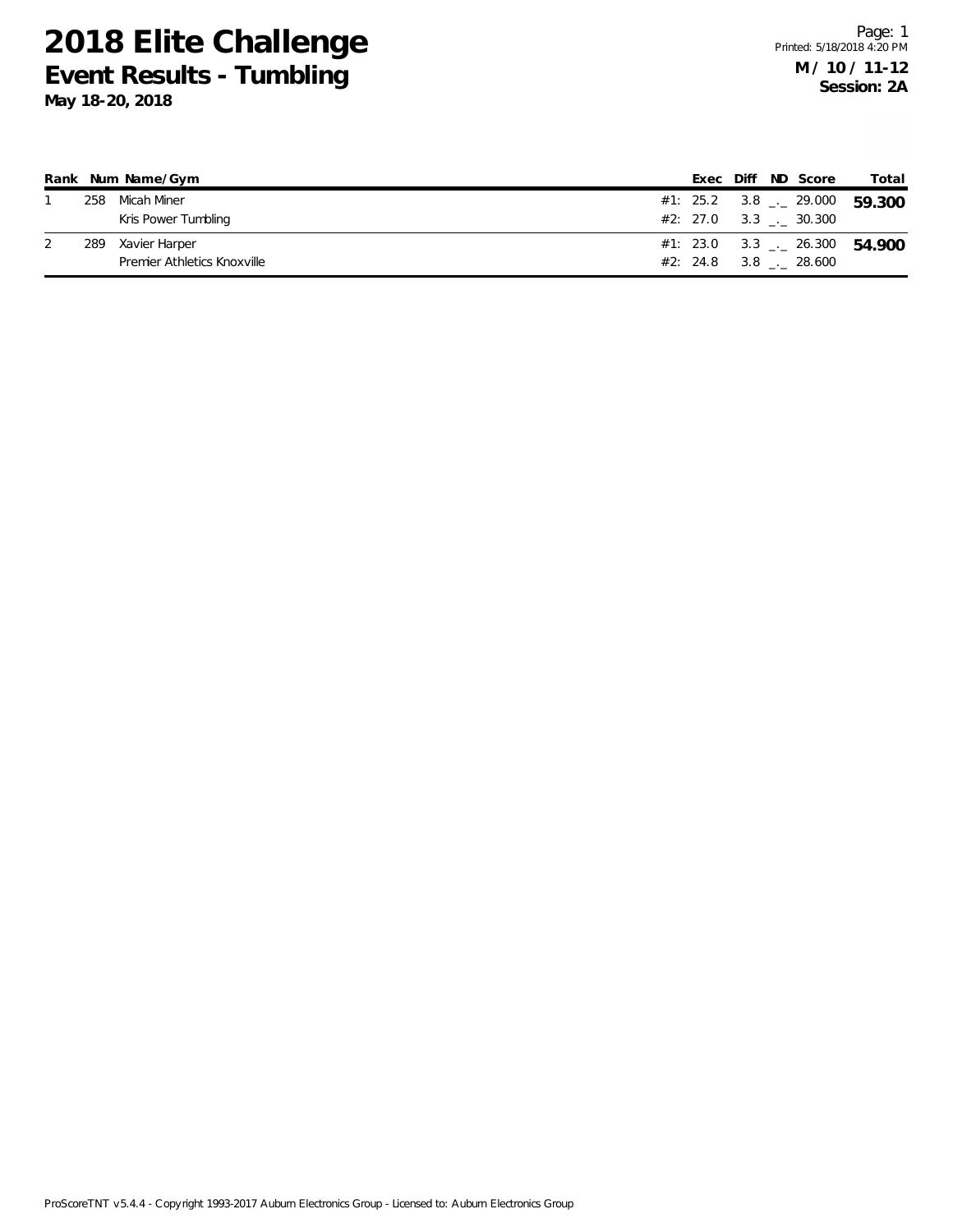**May 18-20, 2018**

|   |     | Rank Num Name/Gym                      |                      | Exec Diff ND Score                                           | Total  |
|---|-----|----------------------------------------|----------------------|--------------------------------------------------------------|--------|
|   | 288 | Tori Fowler<br>Trevino's Gymnastics    | #1: 27.2<br>#2: 26.2 | $3.4$ $_{\leftarrow}$ 30.600<br>$3.9$ $_{\leftarrow}$ 30.100 | 60.700 |
| 2 | 257 | Josie Bain<br>North Valley Gymnastics  | #1: 26.0<br>#2: 25.1 | $3.8$ $_{\leftarrow}$ 29.800<br>$1.2$ $_{\leftarrow}$ 26.300 | 56.100 |
| 3 | 284 | Reese Nix<br>Oklahoma Extreme Tumbling | #1: 23.0<br>#2: 26.1 | 3.4 -0.6 25.800<br>$3.2$ $_{--}$ 29.300                      | 55.100 |
| 4 | 115 | Taty Garcia<br>World Champions Centre  | #1: 25.9<br>#2: 27.9 | $1.2$ $_{\leftarrow}$ 27.100<br>2.1 -6.3 23.700              | 50.800 |

ProScoreTNT v5.4.4 - Copyright 1993-2017 Auburn Electronics Group - Licensed to: Auburn Electronics Group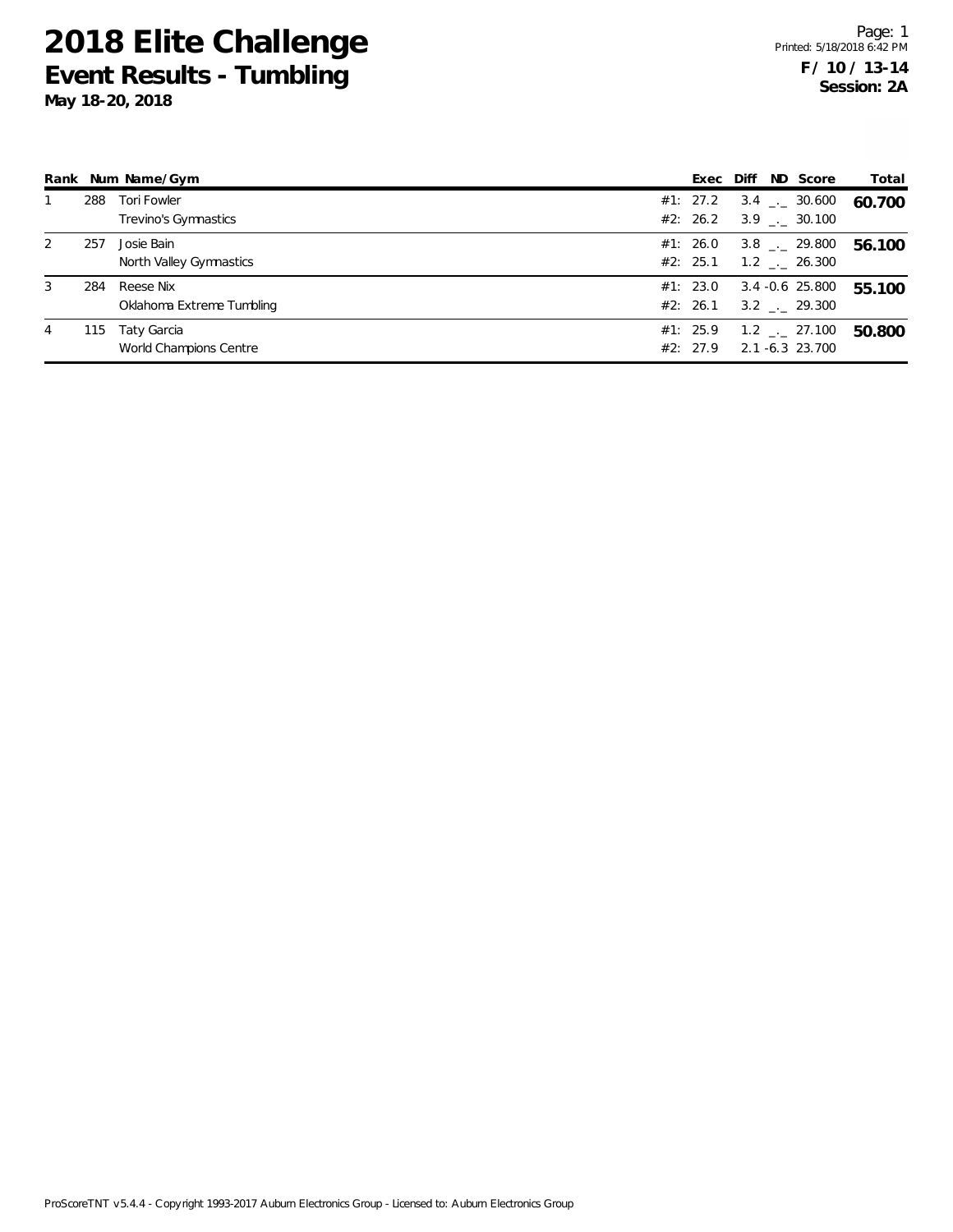|  | Rank Num Name/Gym |  | Exec Diff ND Score                | Total  |
|--|-------------------|--|-----------------------------------|--------|
|  | 285 Gage Sieren   |  | #1: 26.4 3.9 $\frac{1}{2}$ 30.300 | 60.800 |
|  | Twist and Shout   |  | $#2: 27.1 \t 3.4 \t  \t 30.500$   |        |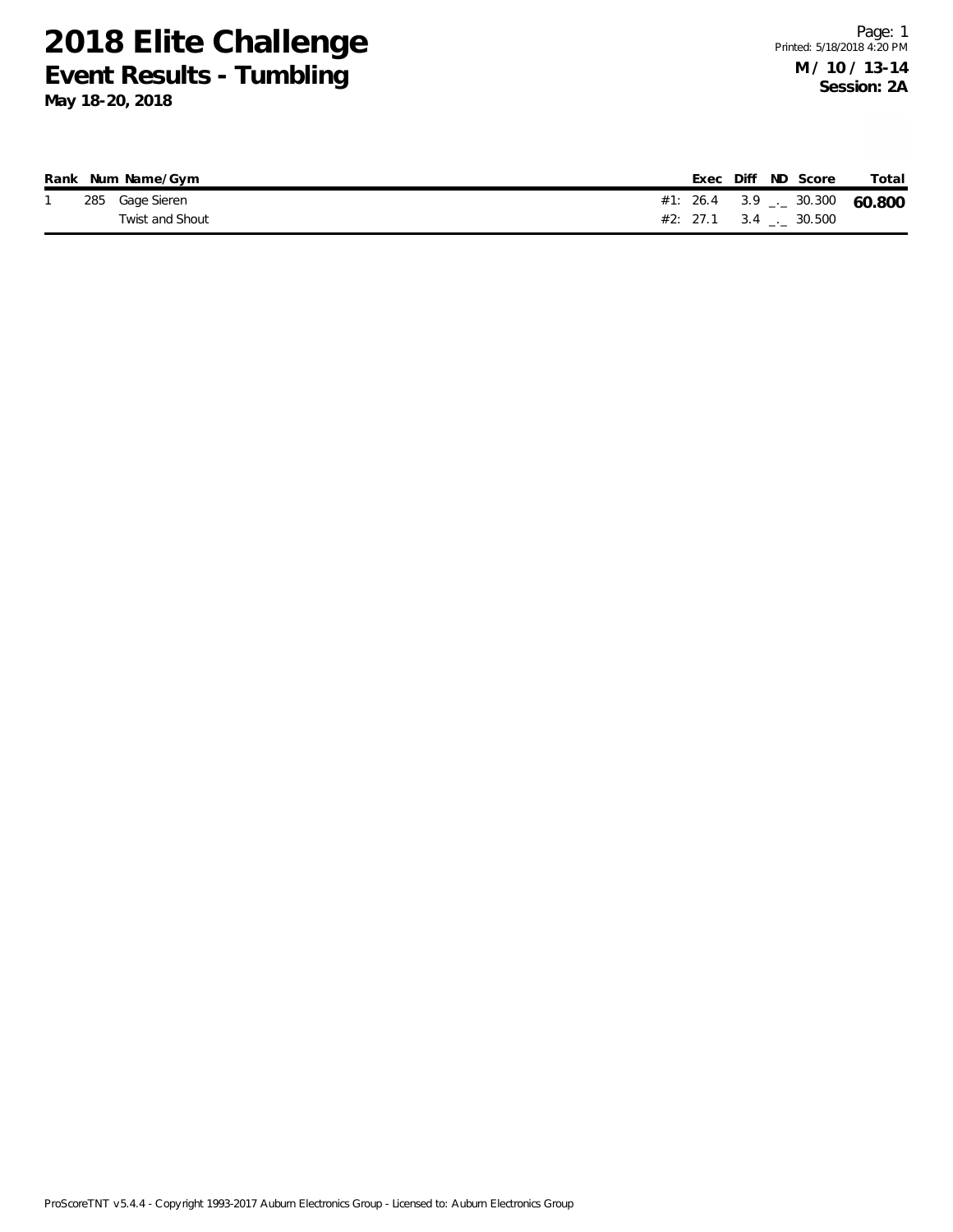|   |     | Rank Num Name/Gym                               | Exec Diff            |  | ND Score                                                     | Total  |
|---|-----|-------------------------------------------------|----------------------|--|--------------------------------------------------------------|--------|
|   | 292 | Ashley Fritch<br>Oklahoma Extreme Tumbling      | #1: 27.1<br>#2: 25.7 |  | $3.4$ $_{\leftarrow}$ 30.500<br>$3.9$ $_{\leftarrow}$ 29.600 | 60.100 |
| 2 | 101 | Emma Grace Brown<br>Gym-Kat Sports Center       | #1: 26.6<br>#2: 25.7 |  | $3.0$ $_{-}$ 29.600<br>$3.2$ $_{\leftarrow}$ 28.900          | 58.500 |
| 3 | 291 | <b>Faith Bowers</b><br>Eagle Gymnastics Academy | #1: 23.8<br>#2: 26.8 |  | $3.9$ $_{\leftarrow}$ 27.700<br>$3.4$ $-.$ 30.200            | 57.900 |
| 4 | 290 | Chloe Bibler<br>Infinite Bounds                 | #1: 24.5<br>#2: 26.1 |  | $1.2$ $_{\leftarrow}$ 25.700<br>2.1 -6.0 22.200              | 47.900 |